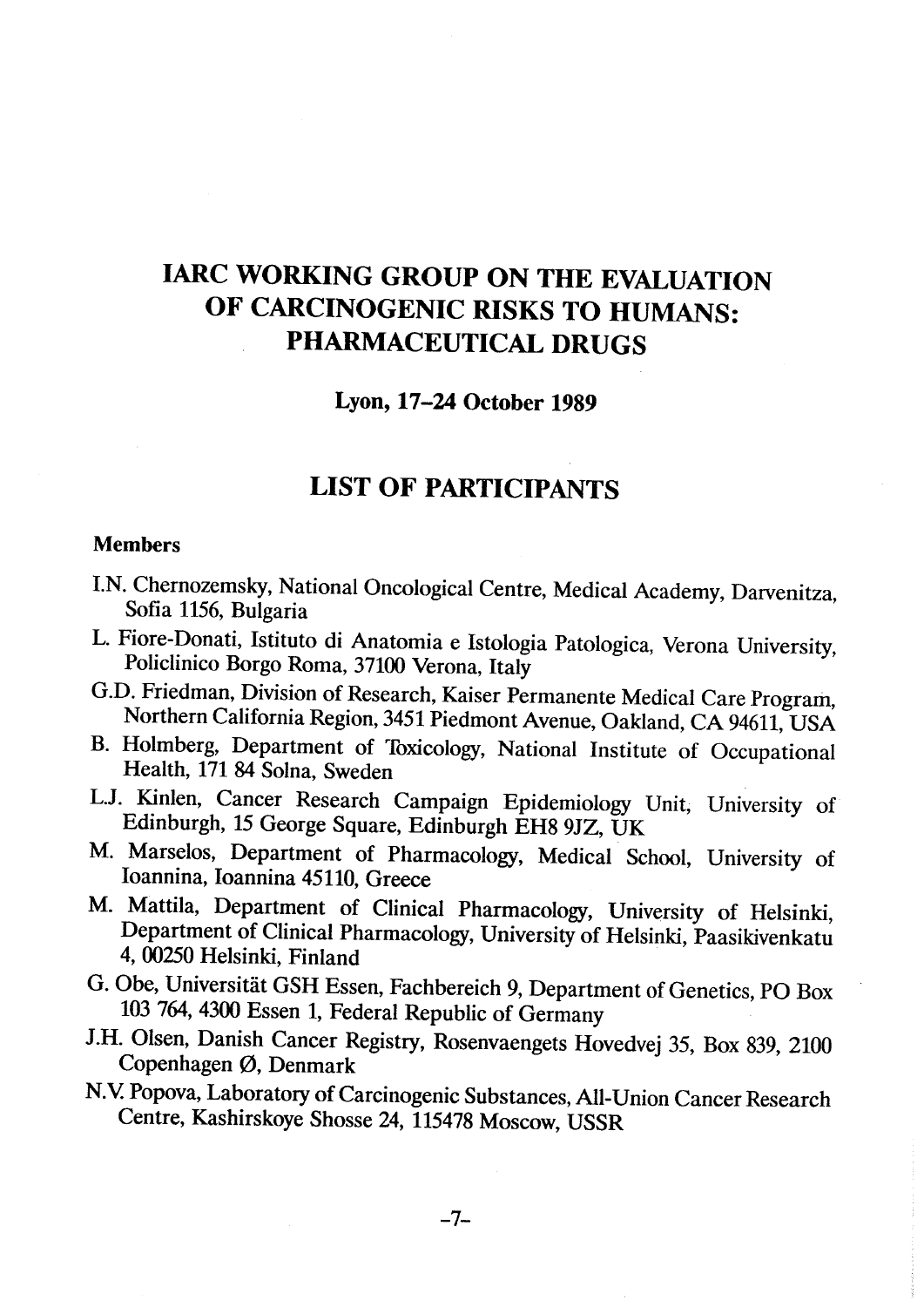- J.P. Seiler<sup>1</sup>, Swiss Federal Research Station for Fruit-Growing, Viticulture and Horticulture, 8820 Wadenswil, Switzerland
- S. Shapiro, Boston University Medical School, Slone Epidemiology Unit, 1371 Beacon Street, Brookline, MA 02146, USA
- S.M. Sieber, Division of Cancer Etiology, National Cancer Institute, Building 31, Room 11A03, Bethesda, MD 20892, USA
- M. Sorsa, Institute of Occupational Health, Topeliuksenkatu 41 a A, 00250 Helsinki, Finland (Vice-Chairperson)
- R. Stahlmann, Institut fur Toxikologie und Embryonal Pharmakologie der Freien Universitat Berlin, Garystrasse 1-9, 100 Berlin 33, Federal Republic of Germany
- B. Stewart, Children's Leukaemia and Cancer Research Unit, The Prince of Wales Children's Hospital, High Street, Randwick, NSW 2031, Australia
- F.M. Sullivan, Department of Pharmacology, Guy's Hospital Medical School, London SE1 9RT, UK
- J. Weissinger, Office of Drug Evaluation (HFD-502), Center for Drug Evaluation and Research, Food and Drug Administration, 560 Fishers Lane, Rockville, MD 20857, USA
- G.M. Williams, American Health Foundation, Dana Road, Valhalla, NY 10595, USA (Chairman)
- K. Yokoro, Hiroshima University, Institute of Nuclear Medicine, 1-2-3 Kasumi, Minami-ku, Hiroshima 734, Japan

### Representatives and observers2

### Representative of the International Federation of Pharmaceutical Manufacturers' **Associations**

E. Longstaff, Safety Medicines Department, ICI Pharmaceuticals, Mereside, Alderley Park, Macclesfield, Cheshire SK10 4TG, UK

### Representative of the US Pharmaceutical Manufacturers' Association

M.J. Tidd, Norwich Eaton Pharmaceuticals Inc., PO Box 191, Norwich, NY 13815-0191, USA

<sup>&</sup>lt;sup>1</sup>Present address: Interkantonale Kontrollstelle für Heilmittel (IKS), Erlachstrasse 8, 3000 Bern, Switzerland

<sup>2</sup>Unable to attend, M.-Th. van der Venne, Commission of the European Communities, Health and Safety Directorate, Bâtiment Jean Monnet (C4/83), BP 1907, 2920 Luxembourg, Grand Duchy of Luxembourg